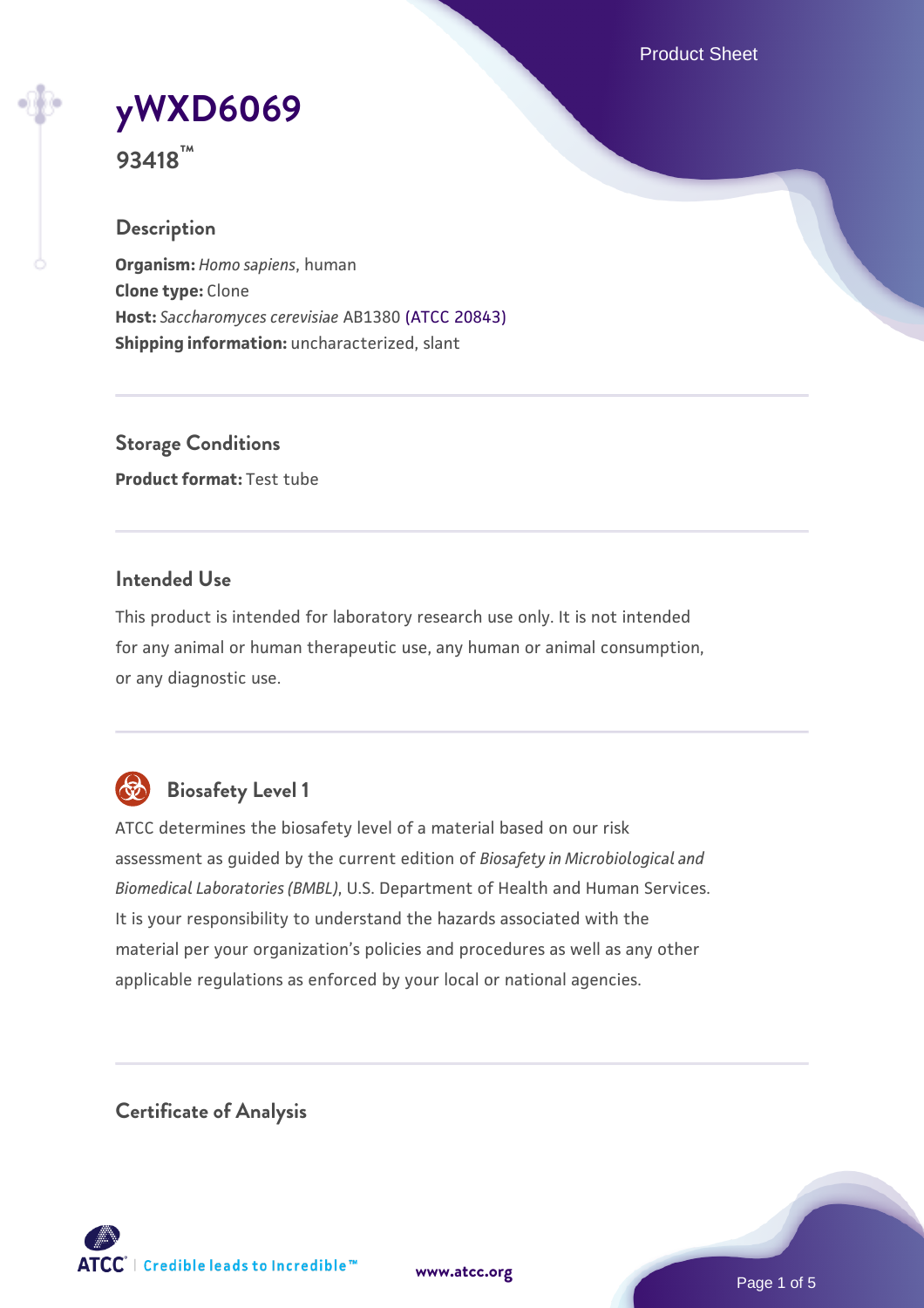# **[yWXD6069](https://www.atcc.org/products/93418)** Product Sheet **93418**

For batch-specific test results, refer to the applicable certificate of analysis that can be found at www.atcc.org.

# **Insert Information**

**Type of DNA:** genomic **Genome:** Homo sapiens **Chromosome:** X X pter-q27.3 **Gene name:** DNA Segment, single copy **Gene product:** DNA Segment, single copy [DXS5008] **Gene symbol:** DXS5008 **Contains complete coding sequence:** Unknown **Insert end:** EcoRI

#### **Vector Information**

**Construct size (kb):** 335.0 **Intact vector size:** 11.454 **Vector name:** pYAC4 **Type of vector:** YAC **Host range:** *Saccharomyces cerevisiae*; *Escherichia coli* **Vector information:** other: telomere, 3548-4235 other: telomere, 6012-6699 Cross references: DNA Seq. Acc.: U01086 **Cloning sites:** EcoRI **Markers:** SUP4; HIS3; ampR; URA3; TRP1 **Replicon:** pMB1, 7186-7186; ARS1, 9632-10376

# **Growth Conditions**

**Medium:** 



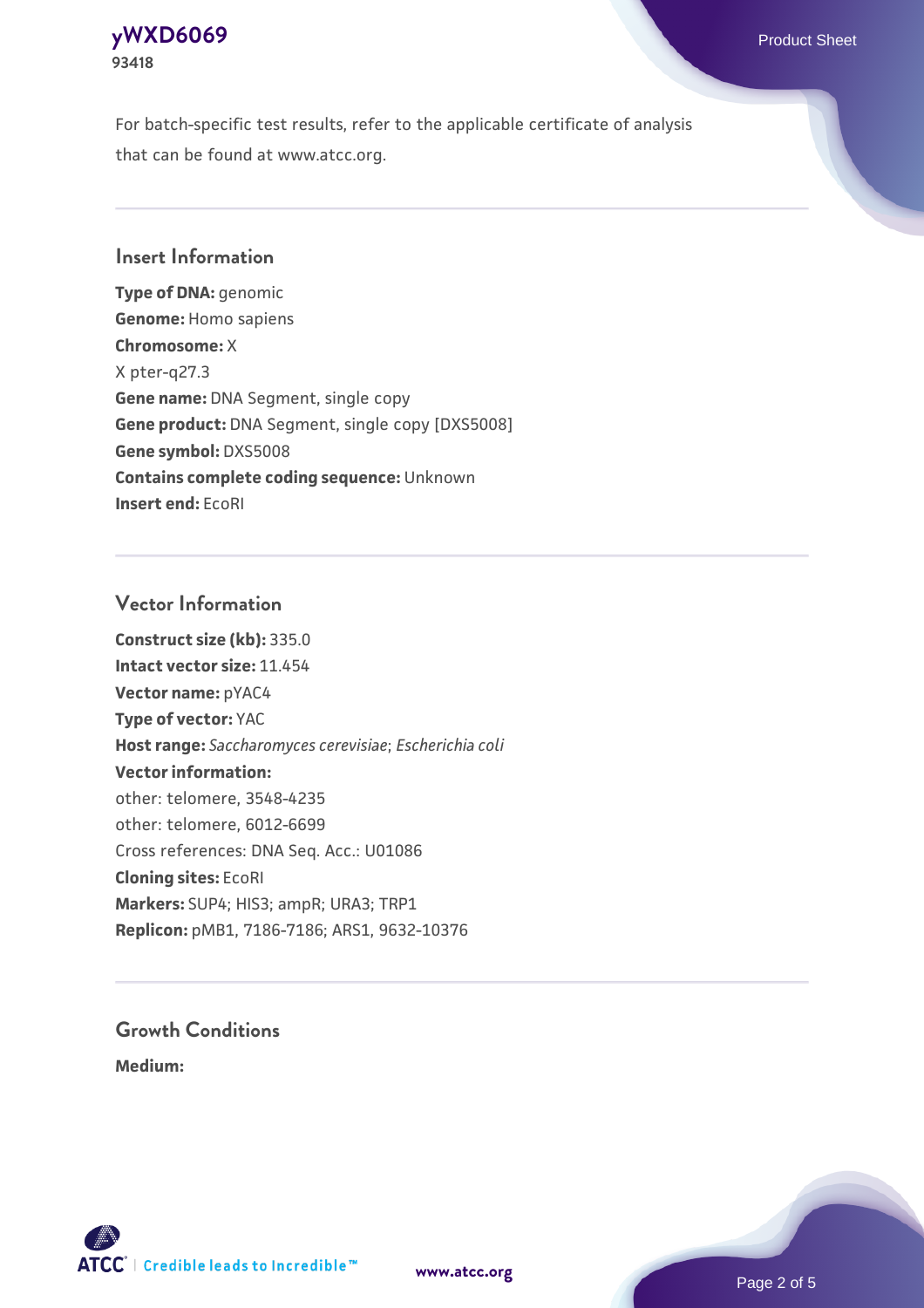**[yWXD6069](https://www.atcc.org/products/93418)** Product Sheet **93418**

[ATCC Medium 1245: YEPD](https://www.atcc.org/-/media/product-assets/documents/microbial-media-formulations/1/2/4/5/atcc-medium-1245.pdf?rev=705ca55d1b6f490a808a965d5c072196) **Temperature:** 30°C

#### **Notes**

More information may be available from ATCC (http://www.atcc.org or 703- 365-2620).

# **Material Citation**

If use of this material results in a scientific publication, please cite the material in the following manner: yWXD6069 (ATCC 93418)

# **References**

References and other information relating to this material are available at www.atcc.org.

#### **Warranty**

The product is provided 'AS IS' and the viability of ATCC® products is warranted for 30 days from the date of shipment, provided that the customer has stored and handled the product according to the information included on the product information sheet, website, and Certificate of Analysis. For living cultures, ATCC lists the media formulation and reagents that have been found to be effective for the product. While other unspecified media and reagents may also produce satisfactory results, a change in the ATCC and/or depositor-recommended protocols may affect the recovery, growth, and/or function of the product. If an alternative medium formulation or reagent is used, the ATCC warranty for viability is no longer



**[www.atcc.org](http://www.atcc.org)**

Page 3 of 5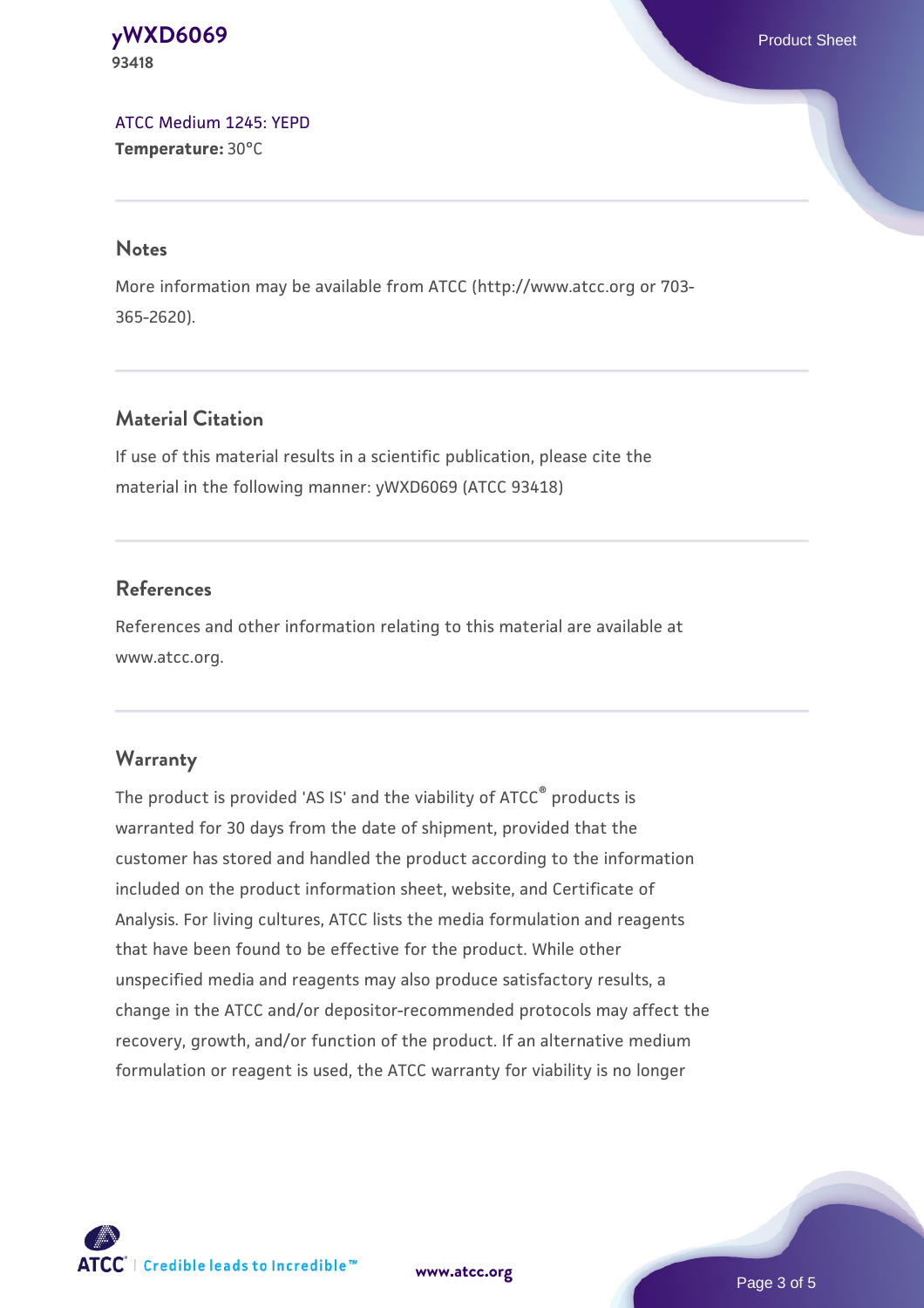**[yWXD6069](https://www.atcc.org/products/93418)** Product Sheet **93418**

valid. Except as expressly set forth herein, no other warranties of any kind are provided, express or implied, including, but not limited to, any implied warranties of merchantability, fitness for a particular purpose, manufacture according to cGMP standards, typicality, safety, accuracy, and/or noninfringement.

#### **Disclaimers**

This product is intended for laboratory research use only. It is not intended for any animal or human therapeutic use, any human or animal consumption, or any diagnostic use. Any proposed commercial use is prohibited without a license from ATCC.

While ATCC uses reasonable efforts to include accurate and up-to-date information on this product sheet, ATCC makes no warranties or representations as to its accuracy. Citations from scientific literature and patents are provided for informational purposes only. ATCC does not warrant that such information has been confirmed to be accurate or complete and the customer bears the sole responsibility of confirming the accuracy and completeness of any such information.

This product is sent on the condition that the customer is responsible for and assumes all risk and responsibility in connection with the receipt, handling, storage, disposal, and use of the ATCC product including without limitation taking all appropriate safety and handling precautions to minimize health or environmental risk. As a condition of receiving the material, the customer agrees that any activity undertaken with the ATCC product and any progeny or modifications will be conducted in compliance with all applicable laws, regulations, and guidelines. This product is provided 'AS IS' with no representations or warranties whatsoever except as expressly set forth herein and in no event shall ATCC, its parents, subsidiaries, directors, officers, agents, employees, assigns, successors, and affiliates be liable for indirect, special, incidental, or consequential damages of any kind in connection with or arising out of the customer's use of the product. While reasonable effort is made to ensure authenticity and reliability of materials on deposit, ATCC is not liable for damages arising from the misidentification or



**[www.atcc.org](http://www.atcc.org)**

Page 4 of 5